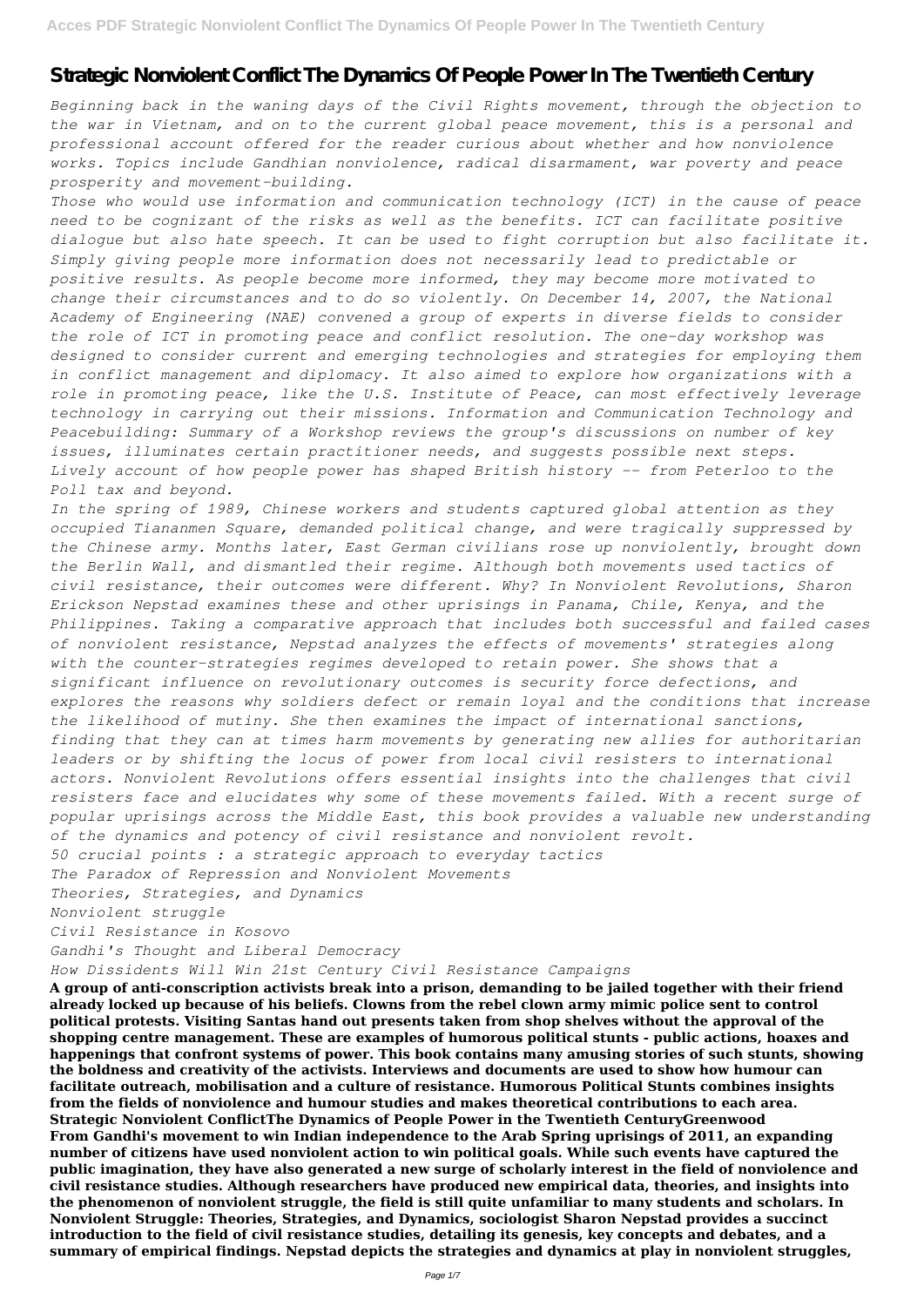**and analyzes the factors that shape the trajectory and outcome of civil resistance movements. The book draws on a vast array of historical examples, including the U.S. civil rights movement, the Indonesian uprising against President Suharto, the French Huguenot resistance during World War II, and Cesar Chavez's United Farm Workers. Nepstad describes both principled and pragmatic nonviolent traditions and explains various categories of nonviolent action, concluding with an assessment of areas for future research. A comprehensive treatment of the philosophy and strategy of nonviolent resistance, Nonviolent Struggle is essential reading for students, scholars, and anyone with a general interest in peace studies and social change.**

**Nonviolent Alternatives for Social Change is a component of Encyclopedia of Social Sciences and Humanities in the global Encyclopedia of Life Support Systems (EOLSS), which is an integrated compendium of twenty one Encyclopedias. This volume gives a comprehensive review on Understanding Nonviolence in Theory and Practice; Ethics and Nonviolence; Countering with Nonviolence; Media Myopia and the power of Nonviolent Social Change; Paths to social change: conventional politics, violence and Non violence; Defending and Reclaiming the Commons Through Nonviolent Struggle; Nonviolent Methods and Effects of the World Nuclear Disarmament Movement; Humiliation and Global Terrorism: How to Overcome it Nonviolently. It at the following five major target audiences: University and College students Educators, Professional practitioners, Research personnel and Policy analysts, managers, and decision makers and NGOs.**

**Civil Resistance in the Late 20th Century**

**Unarmed Insurrections**

**Nonviolent Alternatives for Social Change**

**Preventing Mass Atrocities**

**The Lessons of Nonviolence**

### **Rethinking violence, nonviolent action, and civilian protection**

### **Thinking about the Fundamentals**

Few questions of global politics are more pressing than how to respond to widespread violence against civilians. Despite the efforts of Responsibility to Protect (R2P) proponents to draw attention away from exclusively military responses, debates on humanitarian intervention and R2P's "Third Pillar" still tend to boil down to two unsatisfying options: stand by and "do nothing" or take military action to protect civilians – essentially using violence to stop violence. Accordingly – and given disagreement and uncertainty regarding moral claims, as well as the unpredictability of military effectiveness – this book asks: how can we counter violence ethically and effectively, taking action consistent with our particular moral commitments while also nurturing difference and enacting responsibility towards multiple others? After evaluating the pragmatic and ethical failings of military action, the book proposes nonviolent intervention as a third – unarmed, on-the-ground – option for protecting civilians during humanitarian crises. In the empirical section of the book, focusing on the discursive and psychological conditions enabling violence, Wallace analyses the mechanisms by which Nonviolent Peaceforce – an international NGO engaged in nonviolent intervention/ unarmed civilian peacekeeping (UCP) – was able to protect civilians and prevent violence, even if on a limited scale, in the broader context of Sri Lanka's war/counterinsurgency in 2008. Both philosophically innovative and practically useful to those working in the field, the book contributes to a range of literatures and debates: from just war theory and poststructuralist ethics to nonviolent action and conflict transformation, and from humanitarian intervention, R2P, and civilian protection to strategic theory and discursive and psychological theories of violence. Inciting Democracy offers a vision of what a good society might look like and explores how we can overcome five key obstacles to creating such a society. It offers a practical way to develop a large, decentralized education and support program that can increase the skills, knowledge, and strength of hundreds of thousands of goodhearted people so they can democratically and nonviolently transform society through grassroots change movements. It also provides a realistic, long-term vision of success, a vision that can encourage and inspire people working for positive change, thus making success more likely. For more than a century, from 1900 to 2006, campaigns of nonviolent resistance were more than twice as effective as their violent counterparts in achieving their stated goals. By attracting impressive support from citizens, whose activism takes the form of protests, boycotts, civil disobedience, and other forms of nonviolent noncooperation, these efforts help separate regimes from their main sources of power and produce remarkable results, even in Iran, Burma, the Philippines, and the Palestinian Territories. Combining statistical analysis with case studies of specific countries and territories, Erica Chenoweth and Maria J. Stephan detail the factors enabling such campaigns to succeed and, sometimes, causing them to fail. They find that nonviolent resistance presents fewer obstacles to moral and physical involvement and commitment, and that higher levels of participation contribute to enhanced resilience, greater opportunities for tactical innovation and civic disruption (and therefore less incentive for a regime to maintain its status quo), and shifts in loyalty among opponents' erstwhile supporters, including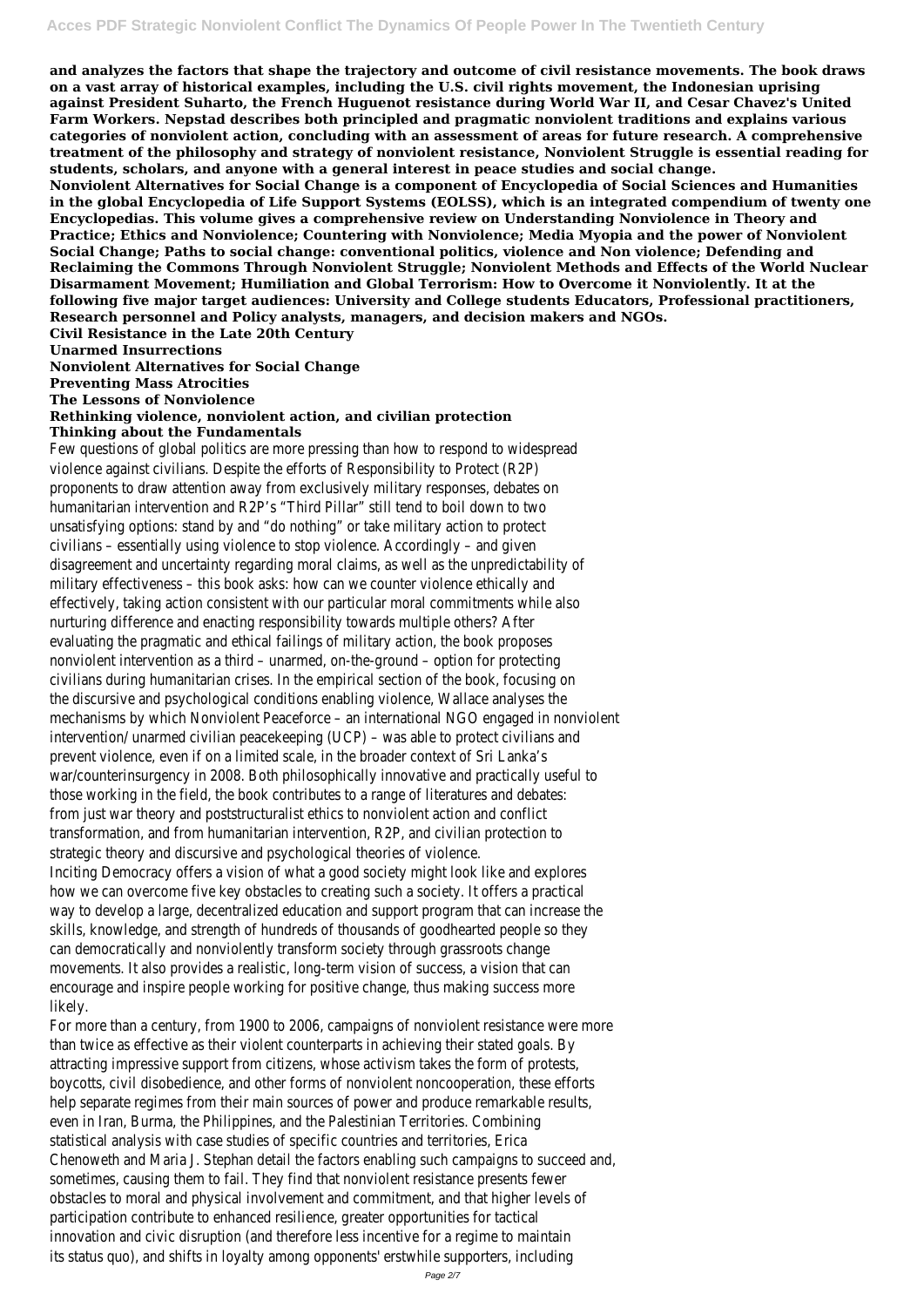members of the military establishment. Chenoweth and Stephan conclude that successful nonviolent resistance ushers in more durable and internally peaceful democracies, which are less likely to regress into civil war. Presenting a rich, evidentiary argument, they originally and systematically compare violent and nonviolent outcomes in different historical periods and geographical contexts, debunking the myth that violence occurs because of structural and environmental factors and that it is necessary to achieve certain political goals. Instead, the authors discover, violent insurgency is rarely justifiable on strategic grounds.

The academic field of Peace Studies emerged during the Cold War to address the nature and sources of interstate and internal conflict and methods to prevent it and deal with its consequences.

Gandhi and Beyond

NOMOS LXII

Theory and Practice in a World of Conflict

Lessons from the Past, Ideas for the Future

Information and Communication Technology and Peacebuilding

PEACE STUDIES, PUBLIC POLICY AND GLOBAL SECURITY – Volume IV

Nonviolence for a New Political Age

**Today the deadliest conflicts are not between states but rather within them, pitting tyrants against the populations they oppress. Over a century of data shows that civil resistance campaigns-employing strikes, boycotts, mass protests, and many other nonviolent tactics-are the most powerful means for societies to confront authoritarians. The Checklist to End Tyranny is dedicated to enabling dissidents to become more strategic in their thinking and therefore more skillful in their quest to achieve democracy and human rights. This volume is also a unique resource in helping professionals in the foreign policy and democracy promotion communities to understand at a granular level what it takes for pro-democracy activists to end the dictatorships they are living under. The stakes could not be higher. If the world is to have a Fourth Democratic Wave expanding freedom over oppression, then civil resistance campaigns will lead the way. This volume covers how regime changes, political movements and nonviolent unrest develop**

**and then shape the political decisions of both civil society and the state. Chapter discussions include the civil rights movement in Northern Ireland, youth movements in Post-Communist states, and the efforts of nonviolent INGOs.**

**In the last two decades of the twentieth century, a wave of "people power" movements erupted throughout the nondemocratic world. In South Africa, the Philippines, Nepal, Thailand, Burma (Myanmar), China, and elsewhere, mass protest demonstrations, strikes, boycotts, civil disobedience, and other nonviolent actions were brought to bear on a rigid political status quo. Kurt Schock compares the successes of the antiapartheid movement in South Africa, the people power movement in the Philippines, the pro-democracy movement in Nepal, and the antimilitary movement in Thailand with the failures of the prodemocracy movement in China and the anti-regime challenge in Burma. Schock develops a synthetic framework that allows him to identify which characteristics increase the resilience of a challenge to state repression, and which aspects of a state's relations can he exploited by such a challenge. By looking at how these methods of protest promoted regime change in some countries but not in others, this book provides rare insight into the often overlooked and little understood power of nonviolent action. Nonviolent action, well planned and implemented, is shown in this lucid, timely, and compelling work to effect dramatic outcomes against opponents utilizing violence. Ackerman and Kruegler recognize that not all nonviolent efforts meet with success, and they are careful to stress that a nonviolent approach involves great risks as well as opportunities. It is the effectiveness of the strategies employed which will determine whether or not those using nonviolent means can prevail against opponents who rely on violence in pursuit of objectives. Twelve strategic principles are established in this book which serve as a conceptual foundation to enhance the prospects of success in nonviolent campaigns. The authors also develop six twentieth-century examples of nonviolent action from the early Russian Revolution of 1904-1906 through the Solidarity movement in 1980-1981. Each campaign narrative constitutes a fascinating reading experience and illustrates common themes, strategies, and important aspects of behavior on the part of major participants in nonviolent encounters. This is a singularly important book. It offers more than a mere plea for nonviolence. Ackerman and Kruegler introduce their work by noting the surprising extent to which nonviolent sanctions are currently employed to pressure adversaries in the international political arena. They go onto provide hard lessons based on important, and often painful, historical efforts;** Page 3/7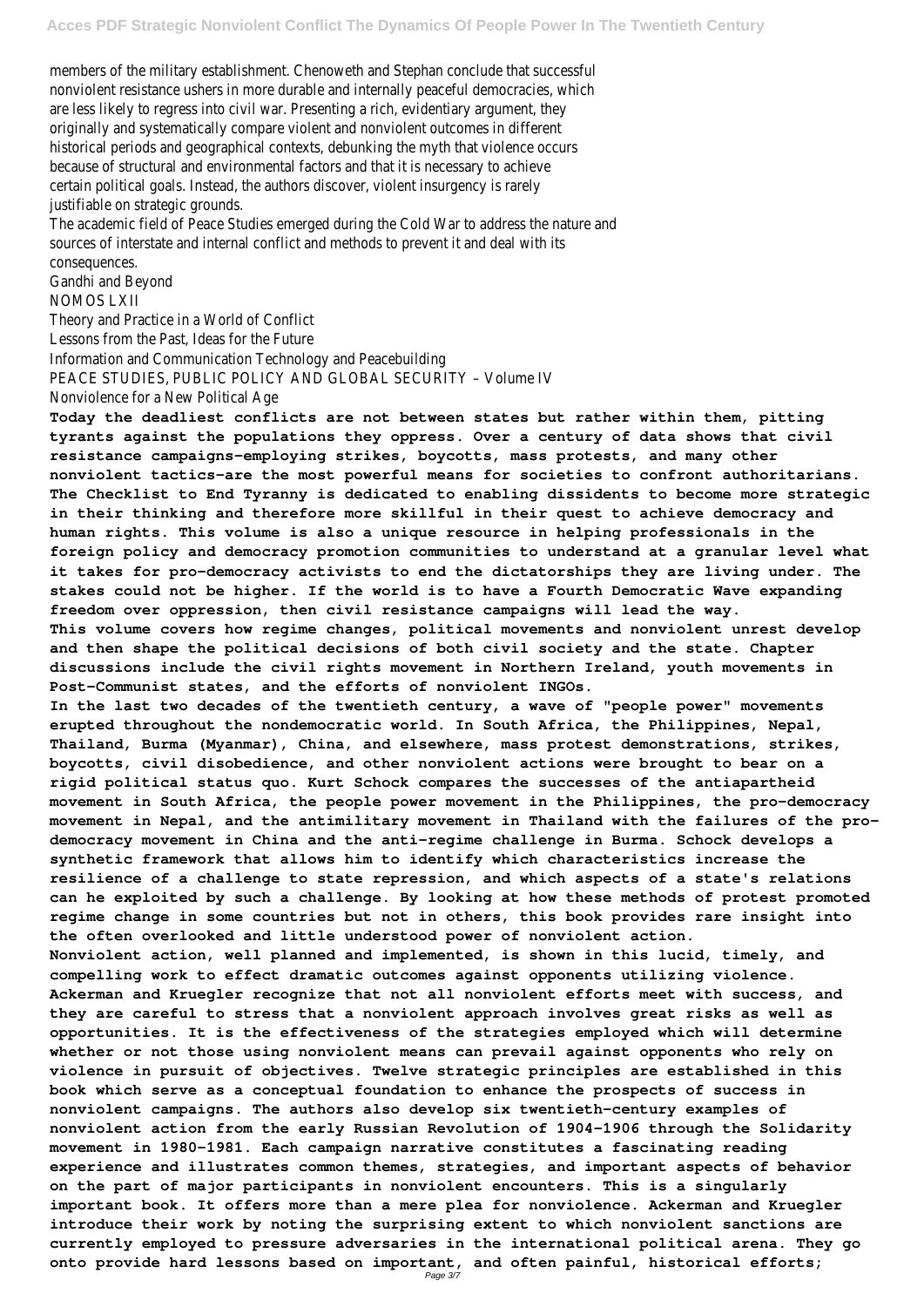**principles to govern the choice and implementation of strategies when nonviolent action is the determined response; and insightful analysis to guide assessment and policy. A work which will focus analysis, inform decision-making, stimulate policy consideration, and invigorate research, this volume will well serve professionals and students in international relations and numerous related fields.**

#### **Peace Studies**

**The Handbook of Conflict Resolution Nonviolent Response to Terrorism The Psychology of Nonviolence and Aggression People Power Movements in Nondemocracies The Checklist to End Tyranny**

### **Summary of a Workshop**

Is there room for nonviolence in a time of conflict and mass violence exacerbated by economic crisis? Drawing on the legend and lessons of Gandhi, Cortright traces the history of nonviolent social activism through the twentieth century to the civil rights movement, the Vietnam era, and up to the wars in Iraq, Afghanistan, and Gaza. Gandhi and Beyond offers a critical evaluation and refinement of Gandhi's message, laying the foundation for a renewed and deepened dedication to nonviolence as the universal path to social progress. In the second edition of this popular book, a new prologue and concluding chapter situate the message of nonviolence in recent events and document the effectiveness of nonviolent methods of political change. Cortright's poignant "Letter to a Palestinian Student" points toward a radical new strategy for achieving justice and peace in the Middle East. This book offers pathways of hope not only for a new American presidential administration but for the world.

Kool draws on recent research to illustrate that whilst the control of violence is a reaction to aggression, nonviolence is, by contrast, an active behaviour. The book explores a wide survey of theories and examples, spanning ideas in cognition, motivation and behaviour that will provide students with an engaging entry point to the subject.

Recent trends and events worldwide have increased public interest in nonviolence, pacifism, and peace psychology as well as professional interest across the social sciences. Nonviolence and Peace Psychology assembles multiple perspectives to create a more comprehensive and nuanced understanding of the concepts and phenomena of nonviolence than is usually seen on the subject. Through this diverse literature Ispanning psychology, political science, religious studies, anthropology, and sociology I peace psychologist Dan Mayton gives readers the opportunity to view nonviolence as a body of principles, a system of pragmatics, and a strategy for social change. This important volume: Draws critical distinctions between nonviolence, pacifism, and related concepts. Classifies nonviolence in terms of its scope (intrapersonal, interpersonal, societal, global) and pacifism according to political and situational dimensions. Applies standard psychological concepts such as beliefs, motives, dispositions, and values to define nonviolent actions and behaviors. Brings sociohistorical and cross-cultural context to peace psychology. Analyzes a century<sup>[]</sup>s worth of nonviolent social action, from the pathbreaking work of Gandhi and King to the Courage to Refuse movement within the Israeli armed forces. Reviews methodological and measurement issues in nonviolence research, and suggests areas for future study. Although more attention is traditionally devoted to violence and aggression within the social sciences, Nonviolence and Peace Psychology reveals a robust knowledge base and a framework for peacebuilding work, granting peace psychologists, activists, and mediators new possibilities for the transformative power of nonviolence.

Addresses the question of whether nonviolent defense can be an effective strategy against military violence. Drawing from the strategic theory of Carl von Clausewitz, the nonviolence of Mahatma Gandhi, and recent human needs and conflict theory, Burrowes develops a new strategic theory of nonviolent defense.

### Inciting Democracy

Nonviolent Conflict and Civil Resistance Language of Civil Resistance in Conflicts Building Sustainable Futures The Nonviolent Struggle for Indian Freedom, 1905-19 Nonviolent Struggle

### A Gandhian Approach

Events of the last decade demand new approaches to atrocity prevention that are adaptable, innovative and independent of a state-centered doctrine. With the aim of reducing risk factors such as civil war, Ackerman and Merriman argue for a new normative framework called The Right to Assist (RtoA), which would strengthen international coordination and support for nonviolent civil resistance campaigns demanding rights, freedom and justice against non-democratic rule. RtoA would: 1. engage a wide range of stakeholders such as NGOs, states, multilateral institutions and others; 2. bolster various factors of resilience against state fragility; and 3. incentivize opposition groups to sustain commitment to nonviolent strategies of change. The adoption of this doctrine can reduce the probability of violent conflict that significantly heightens atrocity risk, while increasing the prospects for constructive human development. On Strategic Nonviolent Conflict delves into the question of how to build a strategy for nonviolent struggle. Covering a variety of topics--such as ways to identify a movement's objectives, preparing a strategic estimate for a nonviolent struggle, and operational planning considerations--this publication contains insights on the similarities between military and nonviolent strategy. It represents a major new contribution to this field of study. Additional topics covered in the book include psychological operations and propaganda, contaminants that may affect the efficiency of a nonviolent movement, and providing consultations and training for members of movements and organizations. Peace Studies, Public Policy and Global Security is a component of Encyclopedia of Social Sciences and Humanities in the global Encyclopedia of Life Support Systems (EOLSS), which is an integrated compendium of twenty one Encyclopedias. The Theme on Peace Studies, Public Policy and Global Security provides the essential aspects and a myriad of issues of great relevance to our world such as: Processes of Peace and Security; International Security, Peace, Development, and Environment; Security Threats, Challenges, Vulnerability and Risks; Sustainable Food and Water Security; World Economic Order. This 11-volume set contains several chapters, each of size 5000-30000 words, with perspectives, issues on Peace studies, Public Policy and Global security. These volumes are aimed at the following five major target audiences: University and College students Educators, Professional practitioners, Research personnel and Policy analysts, managers, and decision makers and NGOs. The overall theme of the 2008 IPRA Global Conference focuses on the interaction between economic development, environmental change, conflict prevention and peacebuilding efforts in the 21st century. The challenge is to re-search new futures. This collaborative book project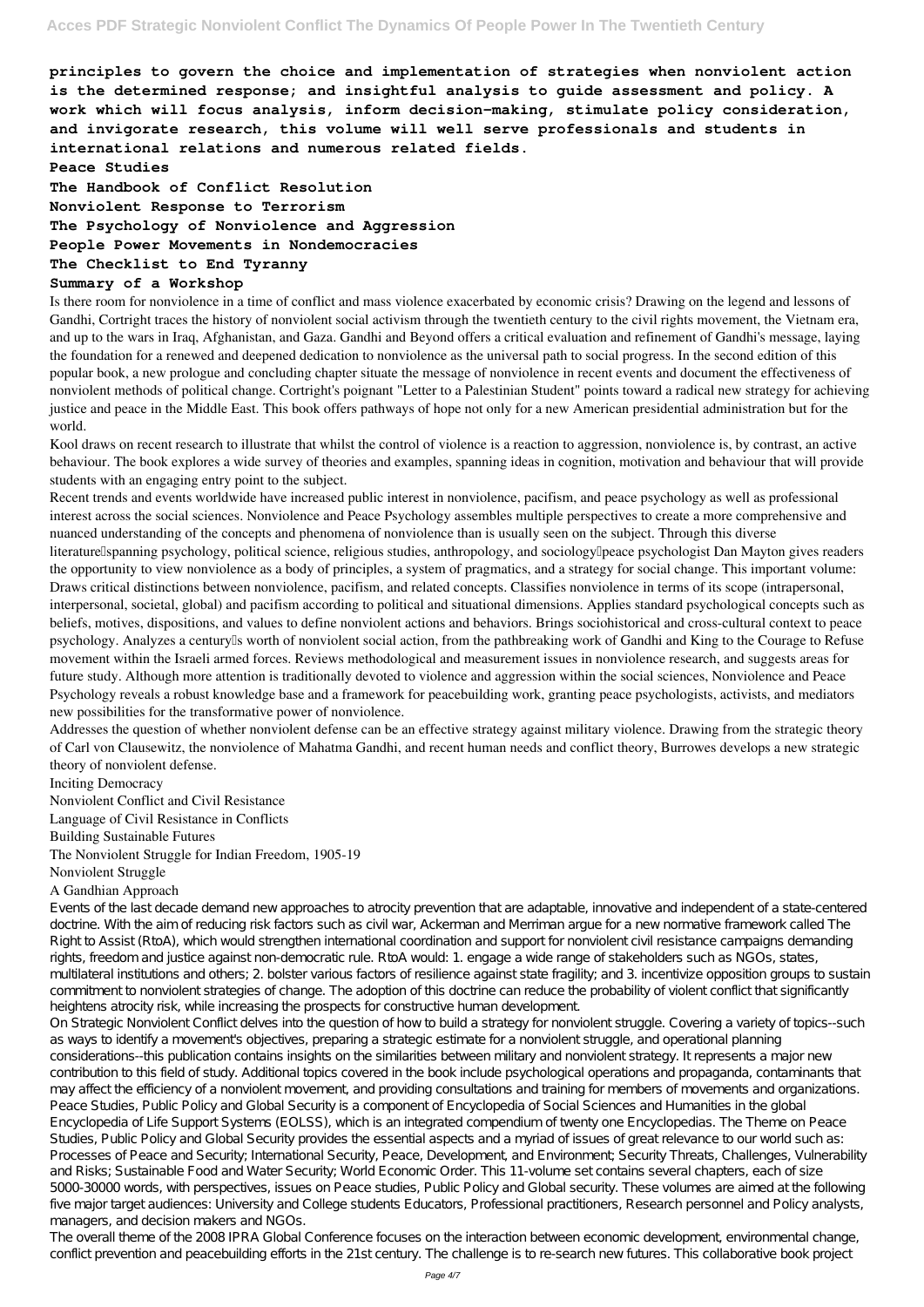ultimately reflects the constant evolution of Peace Studies as it is reflected in its expanding areas of research and the institutional structures which provide the vertebrae so that the former can develop with greater depth, continuity and sustainability. This is the reason why HumanitarianNet has teamed up with IPRA to produce this collection of articles.

The Dynamics of People Power in the Twentieth Century

Humorous Political Stunts

The Strategic Logic of Nonviolent Conflict

A Virtue E thic for Catholic Social Teaching and U.S. Policy

Theory and Practice

Security Without Weapons

Responses to Nonviolent Campaigns

Essays on the justification, strategy, and limits of mass protests and political dissent In Protest and Dissent, the latest installment of the NOMOS series, distinguished scholars from the fields of political science, law, and philosophy provide a fresh, interdisciplinary perspective on the potential—and limits—of mass protest and disobedience in today's age. Featuring ten timely essays, the contributors address a number of contemporary movements, from Black Lives Matter and the Women's March, to Occupy Wall Street and Standing Rock. Ultimately, this volume challenges us to re-imagine the boundaries between civil and uncivil disagreement, political reform and radical transformation, and democratic ends and means. Protest and Dissent offers thought-provoking insights into a new era of political resistance.

Peace, Literature, and Art is the component of Encyclopedia of Social Sciences and Humanities in the global Encyclopedia of Life Support Systems (EOLSS), which is an integrated compendium of twenty one Encyclopedias. Culture is the essence of individual and national identity. What children and people read and watch and the kind of Culture, Literature and Media, they are exposed to, through home, education and society - provide them with basic values, attitudes and norms which affect and motivate them throughout their lives. It is of crucial importance therefore, that those stories we are exposed to, at the socio-cultural and educational levels, which we watch on television, in films and on the Internet, and which we read - should be peaceful ones, which open our eyes to a humane world that can prosper from peace and harmony. This Theme on Peace, Literature, and Art deals, in two volumes and cover several topics related to Peace Education: Definition, Approaches, and Future Directions; Importance of a Literature and a Culture of Peace These two volumes are aimed at the following five major target audiences: University and College Students Educators, Professional Practitioners, Research Personnel and Policy Analysts, Managers, and Decision Makers, NGOs and GOs.

This work explores issues in Gandhi scholarship, political theory, and religion. By applying core aspects of Gandhian philosophy to the present age it shows a harmony between commonly taken to be disparate aspects of social life that should interest anyone concerned about the future prospects for liberalism.

An original argument about the causes and consequences of political violence and the range of strategies employed. States, nationalist movements, and ethnic groups in conflict with one another often face a choice between violent and nonviolent strategies. Although major wars between sovereign states have become rare, contemporary world politics has been rife with internal conflict, ethnic cleansing, and violence against civilians. This book asks how, why, and when states and non-state actors use violence against one another, and examines the effectiveness of various forms of political violence. In the process of addressing these issues, the essays make two conceptual moves that illustrate the need to reconsider the way violence by states and non-state actors has typically been studied and understood. The first is to think of violence not as dichotomous, as either present or absent, but to consider the wide range of nonviolent and violent options available and ask why actors come to embrace particular strategies. The second is to explore the dynamic nature of violent conflicts, developing explanations that can account for the eruption of violence at particular moments in time. The arguments focus on how changes in the balance of power between and among states and non-state actors generate uncertainty and threat, thereby creating an environment conducive to violence. This innovative way of understanding violence deemphasizes the role of ethnic cleavages and nationalism in modern conflict. Contributors Kristin M. Bakke, Emily Beaulieu, H. Zeynep Bulutgil, Erica Chenoweth, Kathryn McNabb Cochran, Kathleen Gallagher Cunningham, Alexander B. Downes, Erin K. Jenne, Adria Lawrence, Harris Mylonas, Wendy Pearlman, Maria J. Stephan Critical Concepts in Political Science A Practical Proposal for Creating a Good Society Rethinking Violence

Enacting Peace and Development Unruly Politics in the Contemporary World Becoming Nonviolent Peacemakers

**Remember compassionate conservatism and a humble foreign policy? You should. Tarpley reveals that the Obama puppet's advisors are even more radical reactionaries than the neo-cons. Check out the rave reviews on Amazon: "a crash course in political science". Distils three decades of political insight and astute analysis, from a unique perspective.**

**"This booklet introduces a model that can be used to analyse responses to a variety of civil resistance**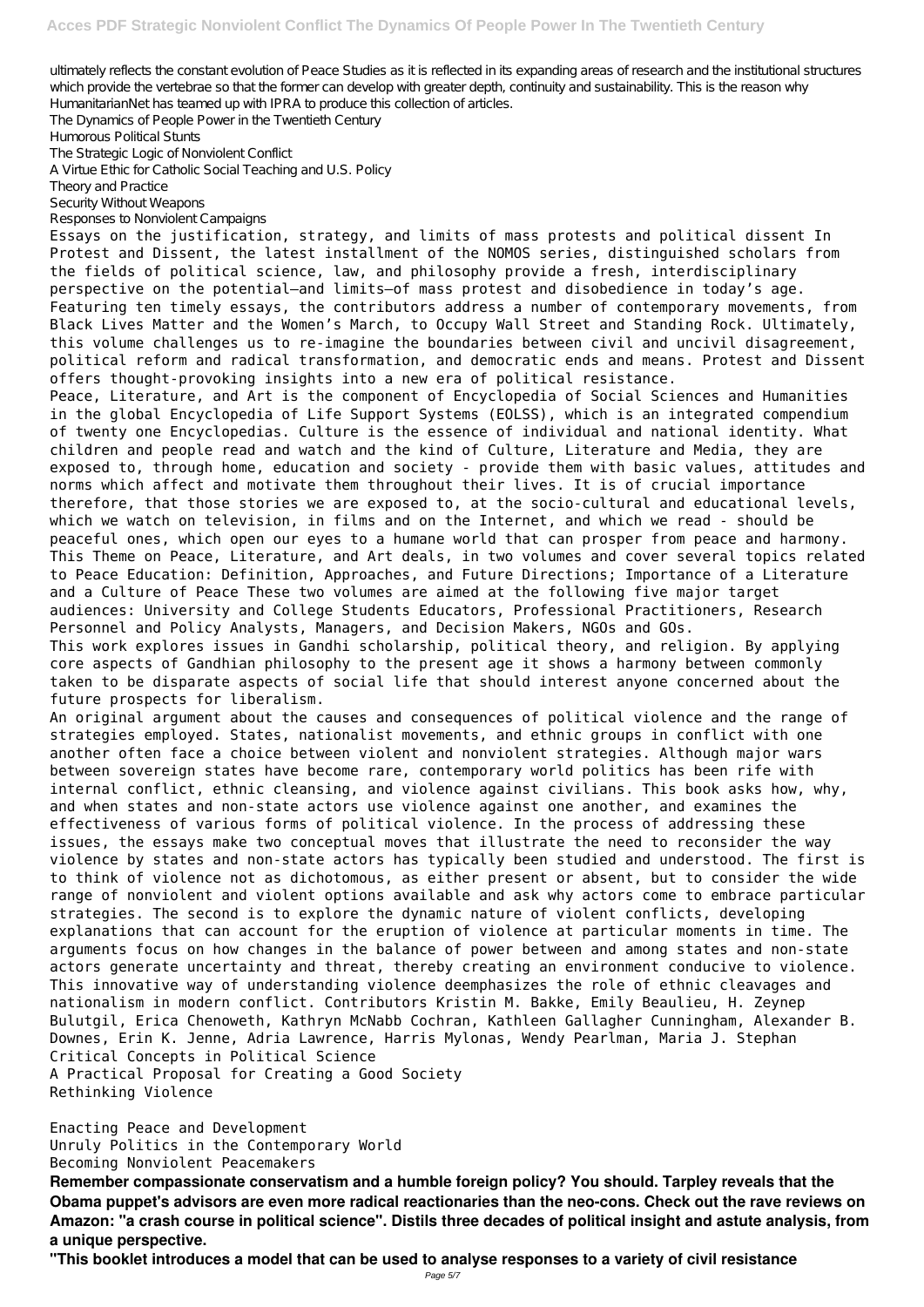**campaigns, whether they are aimed at overthrowing dictatorships, ending occupations, or are social movements in democracies. The model includes five main types of response, with several subcategories." -- from Introduction, page 3.**

**Much of the recent surge in writing about the practice of nonviolent forms of resistance has focused on movements that occurred after the end of the Second World War, many of which have been extremely successful. Although the fact that such a method of resistance was developed in its modern form by Indians is acknowledged in this writing, there has not until now been an authoritative history of the role of Indians in the evolution of the phenomenon. Celebrated historian David Hardiman shows that while nonviolence is associated above all with the towering figure of Mahatma Gandhi, 'passive resistance' was already being practiced by nationalists in British-ruled India, though there was no principled commitment to nonviolence as such. It was Gandhi, first in South Africa and then in India, who evolved a technique that he called 'satyagraha'. His endeavors saw 'nonviolence' forged as both a new word in the English language, and a new political concept. This book conveys in vivid detail exactly what nonviolence entailed, and the formidable difficulties that the pioneers of such resistance encountered in the years 1905-19.**

**Political repression often paradoxically fuels popular movements rather than undermining resistance. When authorities respond to strategic nonviolent action with intimidation, coercion, and violence, they often undercut their own legitimacy, precipitating significant reforms or even governmental overthrow. Brutal repression of a movement is often a turning point in its history: Bloody Sunday in the March to Selma led to the passage of civil rights legislation by the US Congress, and the Amritsar Massacre in India showed the world the injustice of the British Empire's use of force in maintaining control over its colonies. Activists in a wide range of movements have engaged in nonviolent strategies of repression management that can raise the likelihood that repression will cost those who use it. The Paradox of Repression and Nonviolent Movements brings scholars and activists together to address multiple dimensions and significant cases of this phenomenon, including the relational nature of nonviolent struggle and the cultural terrain on which it takes place, the psychological costs for agents of repression, and the importance of participation, creativity, and overcoming fear, whether in the streets or online.**

# **Why Civil Resistance Works**

**Sharp's Dictionary of Power and Struggle**

**From a Responsibility to Protect (RtoP) to a Right to Assist (RtoA) Campaigns of Civil Resistance**

### **Protest and Dissent**

# **On Strategic Nonviolent Conflict**

### **Obama**

# **States and Non-State Actors in Conflict**

*A cutting-edge appraisal of revolution and its future. On Revolutions, co-authored by six prominent scholars of revolutions, reinvigorates revolutionary studies for the twenty-first century. Integrating insights from diverse fields--including civil resistance studies, international relations, social movements, and terrorism--they offer new ways of thinking about persistent problems in the study of revolution. This book outlines an approach that reaches beyond the common categorical distinctions. As the authors argue, revolutions are not just political or social, but they feature many types of change. Structure and agency are not mutually distinct; they are mutually reinforcing processes. Contention is not just violent or nonviolent, but it is usually a mix of both. Revolutions do not just succeed or fail, but they achieve and simultaneously fall short. And causal conditions are not just domestic or international, but instead, they are dependent on the interplay of each. Demonstrating the merits of this approach through a wide range of cases, the authors explore new opportunities for conceptual thinking about revolution, provide methodological advice, and engage with the ethical issues that exist at the nexus of scholarship and activism.*

*Praise for The Handbook of Conflict Resolution "This handbook is a classic. It helps connect the research of academia to the practical realities of peacemaking and peacebuilding like no other. It is both comprehensive and deeply informed on topics vital to the field like power, gender, cooperation, emotion, and trust. It now sits prominently on my bookshelf." —Leymah Gbowee, Nobel Peace Prize Laureate "The Handbook of Conflict Resolution offers an astonishing array of insightful articles on theory and practice by leading scholars and practitioners. Students, professors, and professionals alike can learn a great deal from studying this Handbook." —William Ury, Director, Global Negotiation Project, Harvard University; coauthor, Getting to Yes and author, The Third Side "Morton Deutsch, Peter Coleman, and Eric Marcus put together a handbook that will be helpful to many. I hope the book will reach well beyond North America to contribute to the growing worldwide interest in the constructive resolution of conflict. This book offers instructive ways to make this commitment a reality." —George J. Mitchell, Former majority leader of the United States Senate; former chairman of the Peace Negotiations in Northern Ireland and the International Fact-Finding Committee on Violence in the Middle East; chairman of the board, Walt Disney Company; senior fellow at the School of International and Public Affairs, Columbia University "Let's be honest. This book is just too big to carry around in your hand. But that's because it is loaded with the most critical essays linking the theory and practice of conflict resolution. The Handbook of Conflict Resolution is heavy on content and should be a well-referenced resource on the desk of every mediator—as it is on mine." —Johnston Barkat, Assistant Secretary-General, Ombudsman and Mediation Services, United Nations Discusses both short-term and long-term responses to terrorism, including sanctions, mediation, building sustainable economies, and halting the arms*

*race.*

*Sharp's Dictionary of Power and Struggle is a groundbreaking book by the "godfather of nonviolent resistance." In nearly 1,000 entries, the Dictionary defines those ideologies, political systems, strategies, methods, and concepts that form the core of nonviolent action as it has occurred throughout history and across the globe, providing much-needed clarification of language that is often mired in confusion. Peace Watch*

*Strategic Nonviolent Conflict*

*Peace, Literature, and Art - Volume II*

*Strategy of Nonviolent Defense, The*

*On Revolutions*

*Nonviolence and Peace Psychology*

*Nonviolent Revolutions*

Why do many U.S. residents, Catholics and Catholic leaders among them, too often fall short of adequately